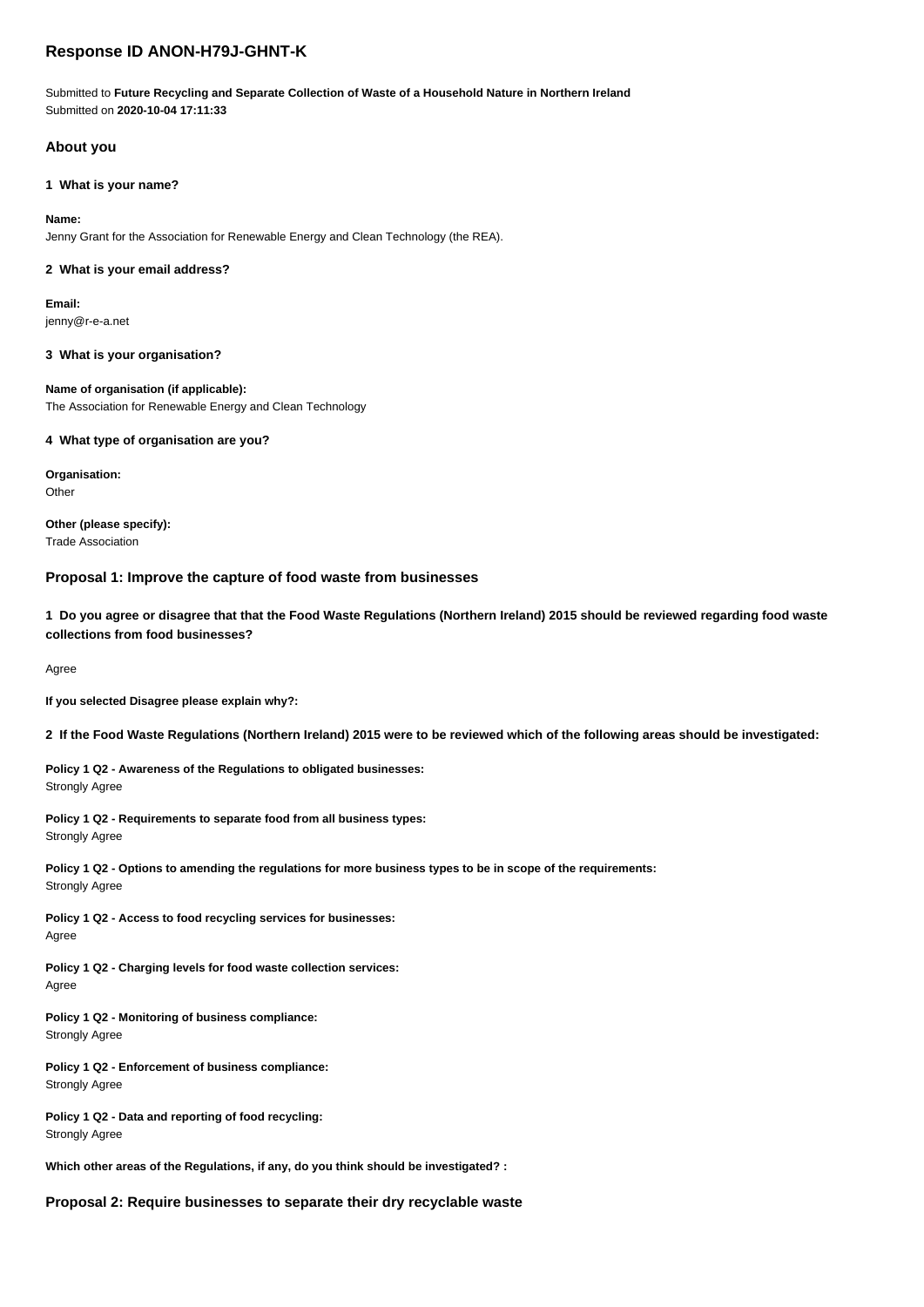## **3 Do you agree or disagree that all businesses, public bodies and other organisations that produce municipal waste should be required to separate dry recyclable material from residual waste so that it can be collected and recycled?**

Agree

**If you selected Disagree please explain why?:**

## **4 Which of the two options do you favour?**

Something else (please explain below)

### **Please explain your selection:**

Co-mingled mixed dry recycling with glass included in the same receptacle and separate food/organics recycling makes the most sense economically and is relatively straightforward to implement given the nature of the recycling facilities and collection systems already in place in NI.

This minimises the cost burden on small and micro-businesses (the vast majority of the NI economy) in trying to comply with the desired recycling requirements while still helping to significantly address deficiencies in how commercial waste streams are currently collected and processed.

## **5 We would expect businesses to be able to segregate waste for recycling in all circumstances but would be interested in views on a preferred position for instances where this may not be practicable for technical, environmental or economic reasons**

Yes - it should be practicable to segregate waste for recycling in all circumstances

**If you selected No - please provide examples below:**

**6 Should some businesses, public sector premises or other organisations be exempt from the requirement?**

No

**If you selected Yes, please tell us which ones and why:**

## **7 Do you have any other comments to make about Proposal 2? For example, do you think that there are alternatives to legislative measures that would be effective in increasing business recycling?**

#### **Enter text here:**

Legislative measures are of course a valid option but the importance of effective education and communication should not be underestimated. There have been multiple studies that have shown effective communications are the key to success when implementing a new collection system. These need to be properly resourced and funded. Producer responsibility and ensuring the capacity for effective enforcement of any legislative measures also need to play a role.

### **Proposal 3: Review the impact on rural businesses**

### **8 Considering rural needs, what factors should be included in the review of the proposals on non-household municipal waste:**

**Policy 3 Q1 - Cost of recycling services proposed compared to collections in urban areas:** Yes

**Policy 3 Q1 - Ability to reconfigure services to alleviate cost burden in rural addresses:** Yes

**Policy 3 Q1 - Access to recycling services in rural areas:** Yes

**Policy 3 Q1 - Issues with communicating to rural businesses:** No

**9 List any other factors that should be included in the assessment of the policy proposals that may have a different impact on businesses in a rural settlements.**

**List any other factors that should be included in the assessment of the policy proposals that may have a different impact on businesses in a rural settlements.:**

## **Proposal 4: Review options to alleviate any cost burden on businesses**

**10 We would welcome views on these options and also evidence of other measures that may be available to support business recycling and to reduce costs for businesses.**

**Policy 4 Q1 - Improving access to drop off sites and HWRCs for business use.:** Likely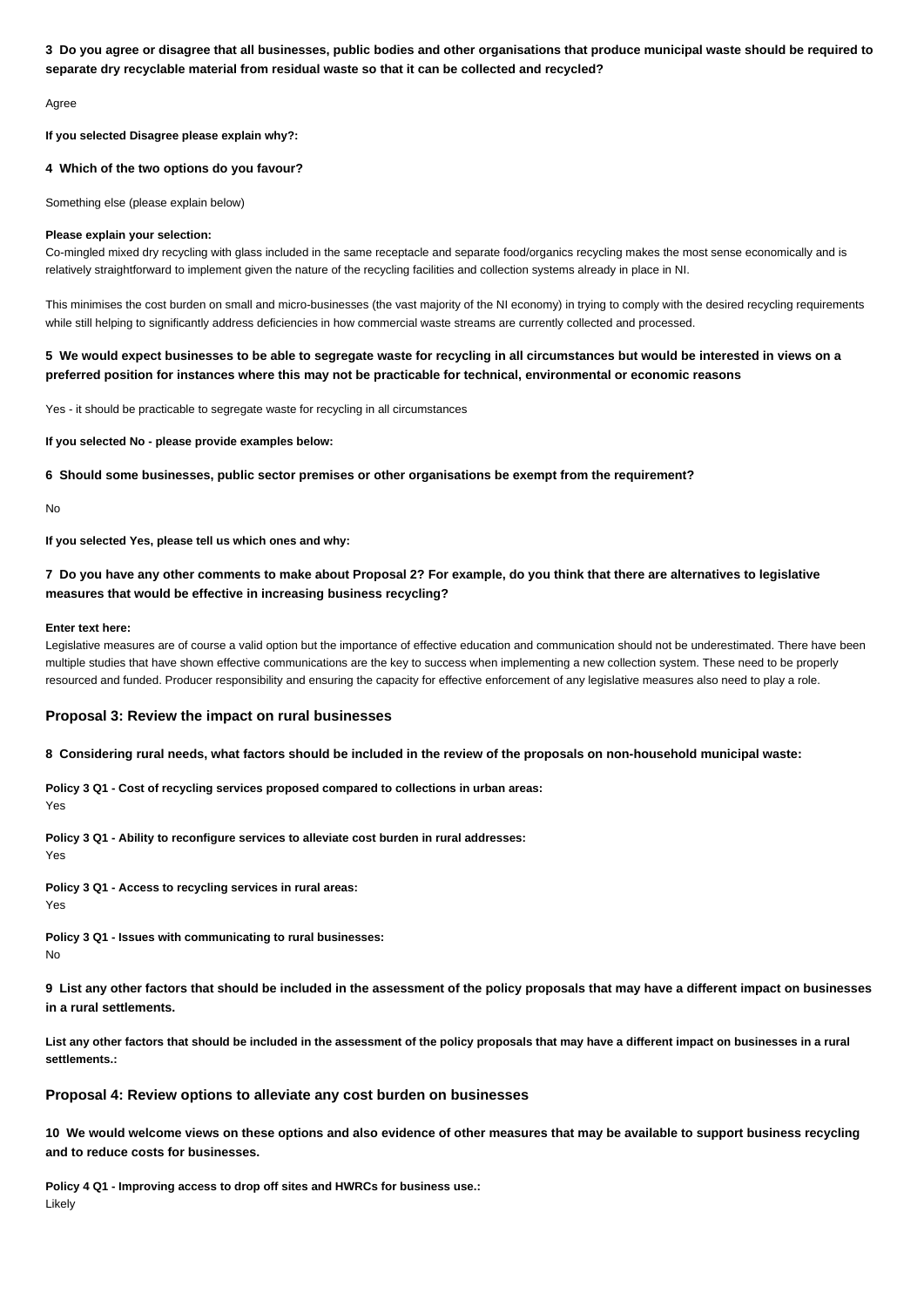**Policy 4 Q1 - More focus on problem materials such as office furniture, tyres, batteries, printer cartridges, fluorescent lights, fats and oils.:** Likely

**Policy 4 Q1 - Providing guidance on business advice on optimising/rationalising current services.:** Likely

**Policy 4 Q1 - Sharing of containers with neighbouring businesses.:** Very likely

**Policy 4 Q1 - Regional procurement of services to enable economies of scale and reduce charges levied on businesses.:** Likely

**Policy 4 Q1 - One to one support and advice for businesses.:** Likely

**Policy 4 Q1 - Clearer information on what materials can be recycled and how.:** Very likely

**Policy 4 Q1 - On-line tools and calculators to provide information on reducing costs.:** Likely

**Policy 4 Q1 - Better data to help businesses measure performance and benchmark.:** Very likely

**Policy 4 Q1 - Standardisation in pricing approaches from private contractors.:** Unlikely

**Policy 4 Q1 - Combining door to door household and business collections.: Unlikely** 

**Policy 4 Q1 - Better access and availability of kerbside services.:** Likely

**Policy 4 Q1 - Rewards for businesses that recycle such as incentives, ratings and reduced costs.:** Likely

**Policy 4 Q1 - Government or Industry subsidised cheaper costs of collection services.:** Likely

**Policy 4 Q1 - Reviewing cross boundary working options (both local authority and national level).:** Don't know

**Policy 4 Q1 - Clarity in where and how waste and recyclables are treated.:** Very likely

## **11 What are your general views on the options proposed to reduced costs?**

#### **Please explain here:**

Any proposals that will increase recycling rates without adding to business costs are to be welcomed, provided they do not add unnecessary financial burdens to local authorities or local government.

Government should also be careful about seeking to interfere in setting market pricing dynamics. That has proved disastrous in the past where well-meaning subsidy schemes have resulted in unintended consequences to both the environment and the public purse.

They can also set false and incorrect cost expectations that businesses/the public/LAs then have to meet when subsidy schemes or DAERA grant funding eventually ceases or runs out.

## **12 What might be other viable options to reduce the cost burden that we have not considered?**

**What might be other viable options to reduce the cost burden that we have not considered?:** N/A

## **13 Do you have any other views on how we can support businesses and other organisations to make the transition to improved recycling arrangements?**

## **Do you have any other views on how we can support businesses and other organisations to make the transition to improved recycling arrangements? :**

Having greater focus on producer responsibility in the non-municipal area will force market dynamics that will ultimately lead to a situation where better recycling practices for businesses are not only desirable but also the most cost-effective way for them to manage their waste streams. This alongside the effective communications will support businesses to make the transition.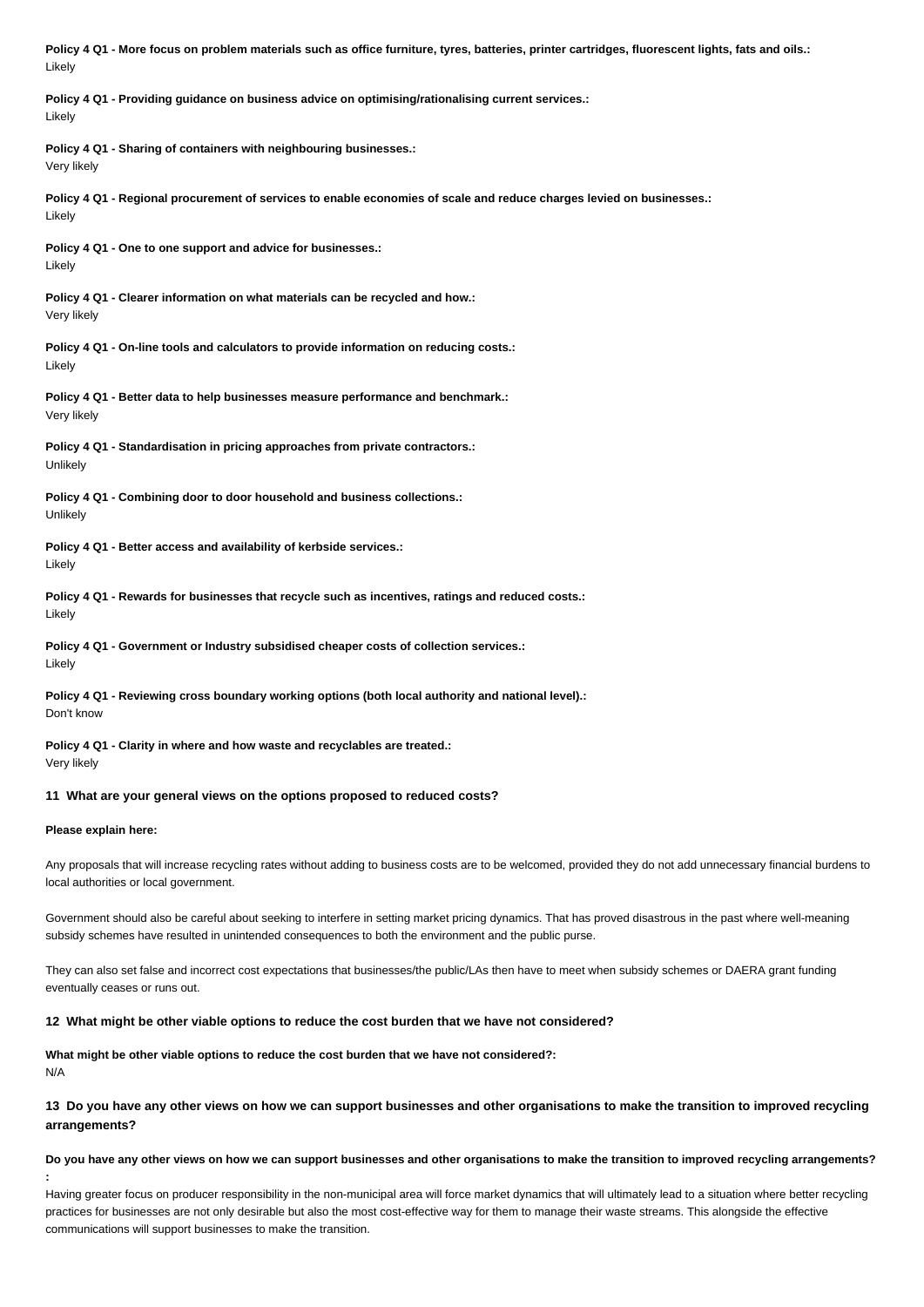## **Proposal 5: Improve data reporting from businesses**

### **14 Should businesses and other organisations be required to report data on their waste recycling performance?**

Yes

**If you selected No, please explain why:**

#### **15 Who should bear the responsibility for reporting data on waste from businesses and other organisations? (Select all that apply)**

Producers (businesses and other organisations where waste is produced), Collectors (the organisations responsible for the collection of waste from businesses and other organisations), Re-processors/ treatment facilities (the organisations responsible processing and treatment of waste)

#### **16 What specific data sets would your organisation find useful if businesses were required to report under Proposal 5?**

#### **Please explain here:**

Volumes of residual and Organics tonnages being disposed of annually by the commercial/non-municipal sector in NI.

## **Proposal 6: Councils should restrict capacity for residual waste from households**

## **17 Do you agree or disagree with the proposal that Councils should be required to restrict residual waste capacity (either by frequency or by residual container volume)?**

Agree - local authorities should be required to restrict residual waste capacity, but on the condition of also enhancing the recycling collections. Enhancements to recycling collections could be made by either increasing the range of materials collected, increasing the frequency of the recycling collections, or increasing the available recycling container capacity.

**18 Assuming there will be necessary exemptions for key property types, do you have any preference with the proposals below that Councils should be required to restrict the residual waste in different ways? (Note that Q17 looks at possible enhancements that could be made to possible restrictions of residual waste)**

Agree – Councils should be required to restrict residual waste by reducing the collection frequency while retaining the same size container

## **19 If residual restriction was to be implemented which enhancements should be made to the recycling service to help increase performance and ensure consumers are satisfied with the overall services offered? (Select all that apply)**

Increased frequency of the dry recyclables collection, Increased frequency of the food recycling collection, A larger container capacity for the dry recyclables collection

#### **Other (please specify):**

While reducing the amount of residual waste is an imperative, any decision to restrict capacity for residual waste should be based on sound evidence that this will lead to increased capture rate of materials for recycling.

Going too far on any restriction of residual waste capacity could inevitably lead to higher levels of contamination in recycling streams – which could significantly undermine the effort to recycle more, as quality of recyclates is more and more becoming a critical issue and increasing contamination levels will have very significant negative impacts on costs and desired environmental outcomes.

### **Proposal 7: Councils to provide all households with a weekly food waste service**

#### **20 Which aspects of the proposal do you agree and disagree with?**

**Policy 7 Q1 - (i) at least a weekly collection of food waste:** Agree

**Policy 7 Q1 - (ii) a separate collection of food waste (i.e. not mixed with garden waste):** Disagree

**Policy 7 Q1 - (iii) a weekly mixed food and garden waste collection:** Agree

**Policy 7 Q1 - (iv) services to be changed only as and when contracts allow:** Agree

**Policy 7 Q1 - (v) providing free caddy liners to householders for food waste collections:** Agree

#### **Please provide any additional comments below:**

Any decision to force LAs to change the method, type or frequency of their organics collection should be based on sound evidence tested in Northern Ireland that supports the desire for increased overall recycling rates and favourable economic outcomes for LAs.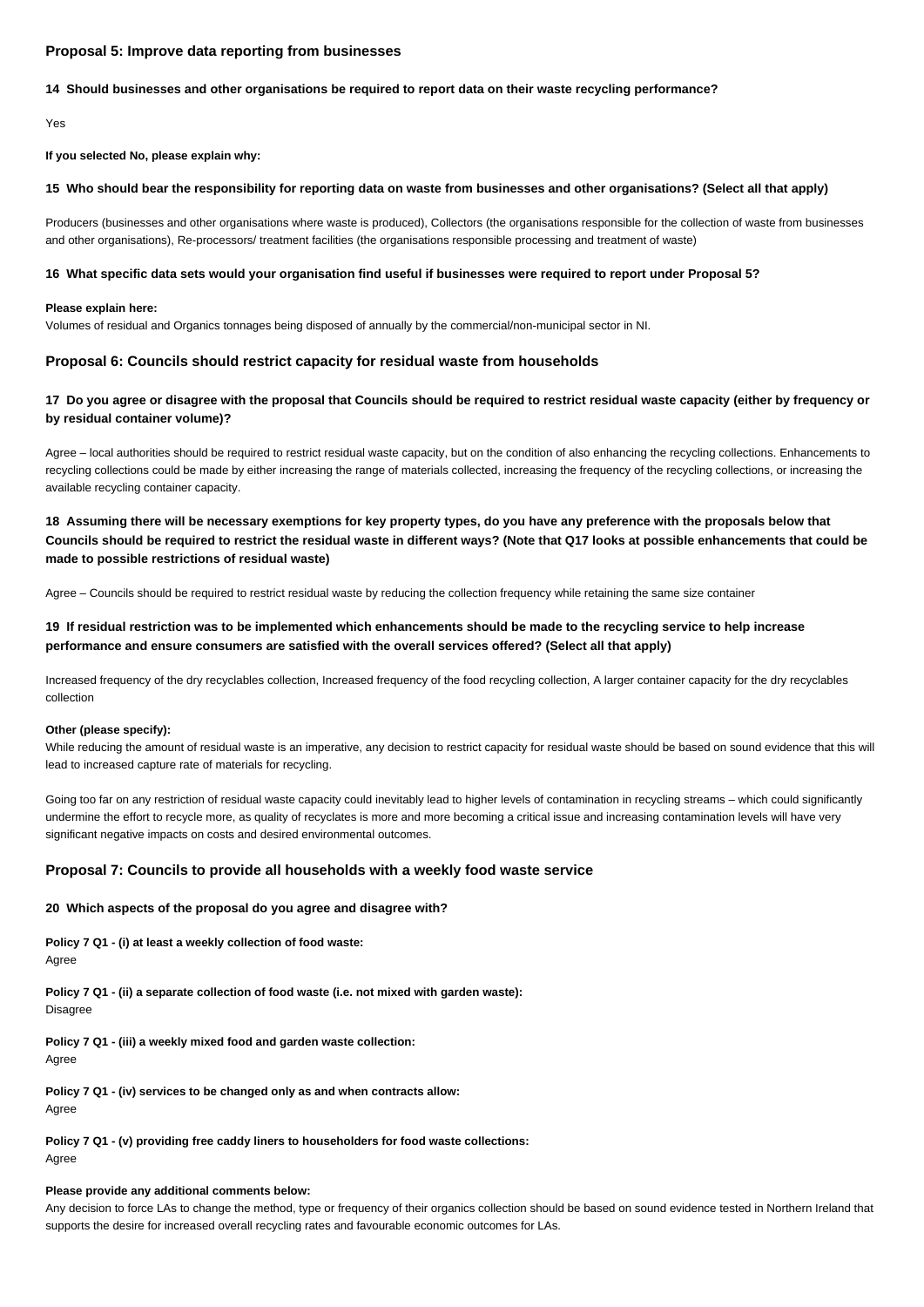One of our members, Natural World Products based in NI has provided detailed data in their response to this consultation. This is based on their experiences on the ground in NI and should be considered carefully.

We believe councils should be empowered to make their own decisions, including on whether to move to at least weekly collections based on evidence that balances any potential increase in recycling rates with the cost of implementation in their own areas and based on local circumstances.

This will enable individual local authorities to take account of their own contractual situations and the end technologies associated with the recycling of organics in their areas.

It is also important for the final destination of the recycled organics, i.e. soil to be considered. Organic materials play an essential role in improving and maintaining the health of the soil. Digestate can provide readily available plant nutrients and are effective fertilisers whilst composts provide valuable organic matter, help store carbon and improve the soil quality.

The needs of the local environment and soil should be considered along with the impact on implementing collections etc to ensure that the policies introduced enable the outputs from organics recycling to be properly valued by the end users.

Quality is an essential consideration too. The quality of materials collected for organics recycling has a direct impact on the quality of the organic materials applied to soils. Policy needs to ensure that materials collected are suitable for processing and that the composts and digestates produced are fit for purpose.

## **Proposal 8: Councils to collect a core set of dry recyclable materials from all households**

**21 Setting aside the details of how it would be achieved, do you agree or disagree with the proposal that Councils should be required to collect a set of core materials for recycling?**

Agree – Councils should be required, to collect a core set of materials

**22 We think it should be possible for all Councils to collect the core set of materials. Do you agree with this?**

Agree

**If you disagree please provide further information and evidence as to what circumstances it is not practicable to collect the full set of materials :**

**23 What special considerations or challenges might Councils face in implementing this requirement for existing flats and Houses of Multiple Occupancy (HMOs)?**

**Enter text here:**

**24 Do you have any other comments to make about Proposal 8? Please use this space to briefly explain your responses to questions above, e.g. why you agree/disagree with proposals?**

**Enter text here:**

### **Proposal 9: The defined core set of materials for household collections**

**25 Do you believe that all of these core materials should be included or any excluded?**

**Proposal 9 - Q1 - Glass bottles and containers:** This should be included in the core set, but phased in over time

### **Proposal 9 - Q1 - Paper and card:**

This should be included in the core set, but phased in over time

**Proposal 9 - Q1 - Plastic bottles:** This should be included in the core set, but phased in over time

**Proposal 9 - Q1 - Plastic pots tubs and trays:** This should be included in the core set, but phased in over time

**Proposal 9 - Q1 - Steel and aluminium tins and cans:** This should be included in the core set, but phased in over time

## **26 What other products or materials do you believe should be included in the core set that all Councils will be required to collect?**

**Proposal 9 - Q2 - Plastic bags and film:** Not sure/don't have an opinion/not applicable

**Proposal 9 - Q2 - Black plastic food and drink packaging:** Not sure/don't have an opinion/not applicable

**Other materials (please specify) :**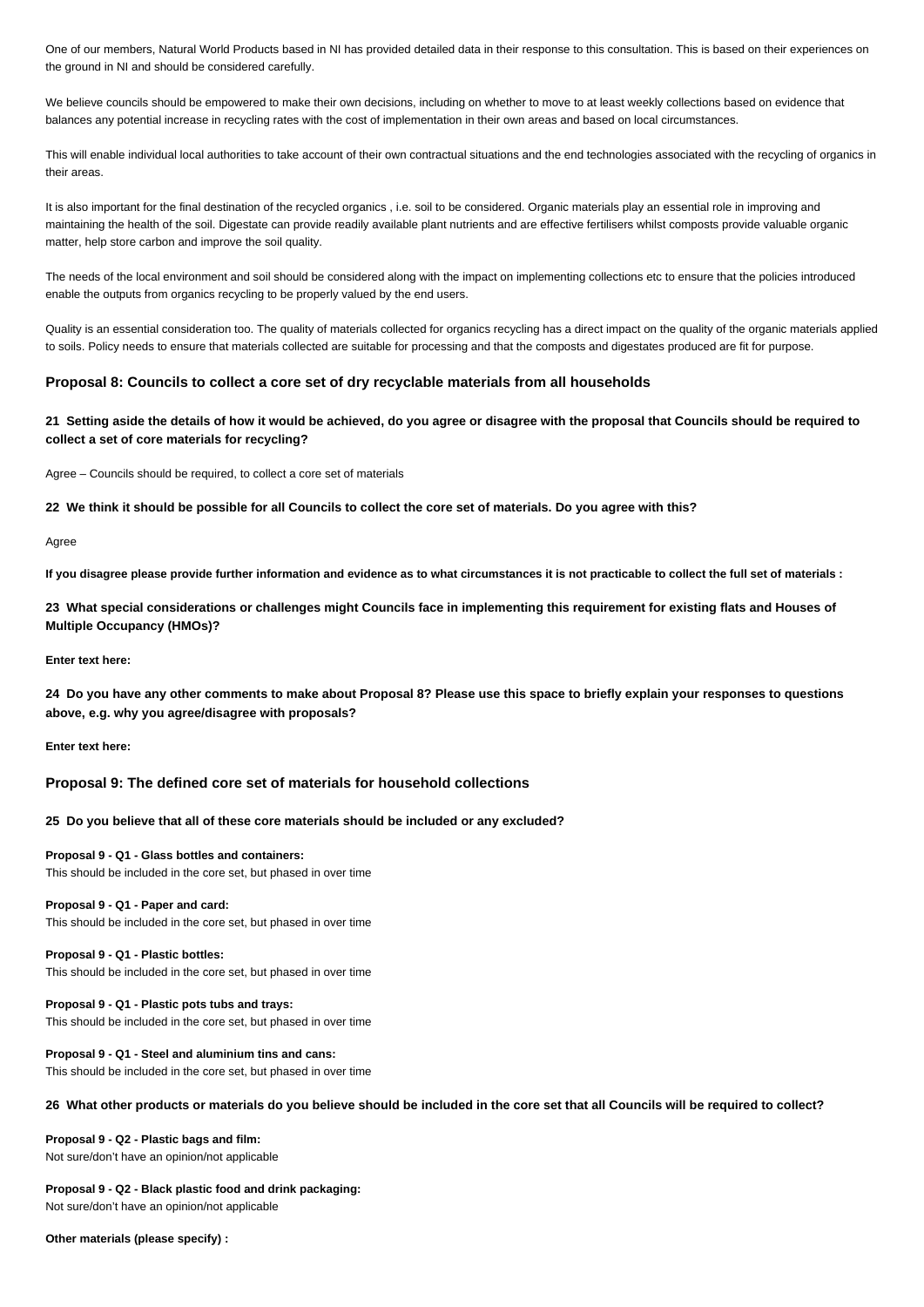**27 If you think these or other items should be considered for inclusion at a later stage, what changes would be needed to support their inclusion?**

**Enter text here:**

**28 Do you have any other comments to make about Proposal 9?**

**Enter text here:**

**Proposal 10: Review the set of core materials regularly and expand over time provided that conditions are met**

**29 Do you agree that the core set should be regularly reviewed and, provided certain conditions are met, expanded?**

Yes

**30 Do you believe that the proposed conditions a) b) c) and d) above are needed in order to add a core material?**

Not sure/don't have an opinion

**If you selected YES, please specify which conditions you believe should be added:**

**If you selected NO please specify below:**

**31 Do you have any other comments to make about Proposal 10?**

**Enter text here:**

**Proposal 11: Review the separate collection requirements for Councils and provide supporting guidance**

**32 Do you agree that a review of separate collection requirements is required for Northern Ireland to inform municipal collections in light of proposals for core sets of recyclable materials and new producer obligations under Extended Producer Responsibility (EPR)?**

Yes

**If you selected No - please provide examples below:**

**33 What circumstances may prevent separate collection of paper, card, glass, metals and plastics? Please be as specific as possible. Additional supporting evidence for your statements may be emailed to: recyclingdiscussion@daera-ni.gov.uk**

**Enter text here:**

**Proposal 12: Provide national guidance for NI on greater consistency in services for households**

**34 What would be your preferred approach to Government encouraging greater national consistency in collection services?**

**Proposal 12 Q1 - Publish Statutory recycling service guidance to detail service requirements?: Disagree** 

**Proposal 12 Q1 - Publish Statutory minimum service standards guidance?:** Disagree

**Proposal 12 Q1 - Publish non-statutory guidance?:** Agree

#### **35 Do you have any further comments to make about the proposal outlined above?**

**Enter text here:**

As the statutory responsibility to collect waste lies with the local authorities in Northern Ireland, they should be involved in any work to produce new guidance.

### **Proposal 13: Support national campaigns to communicate effectively on recycling**

### **36 Do you have any comments to make about Proposal 13?**

#### **Enter text here:**

Clear communication and education of householders is vital and must be on-going and sustained.

## **37 What information do householders and members of the public need to help them recycle better?**

#### **Enter text here:**

Improved messaging and communications on the importance and impact of recycling is essential.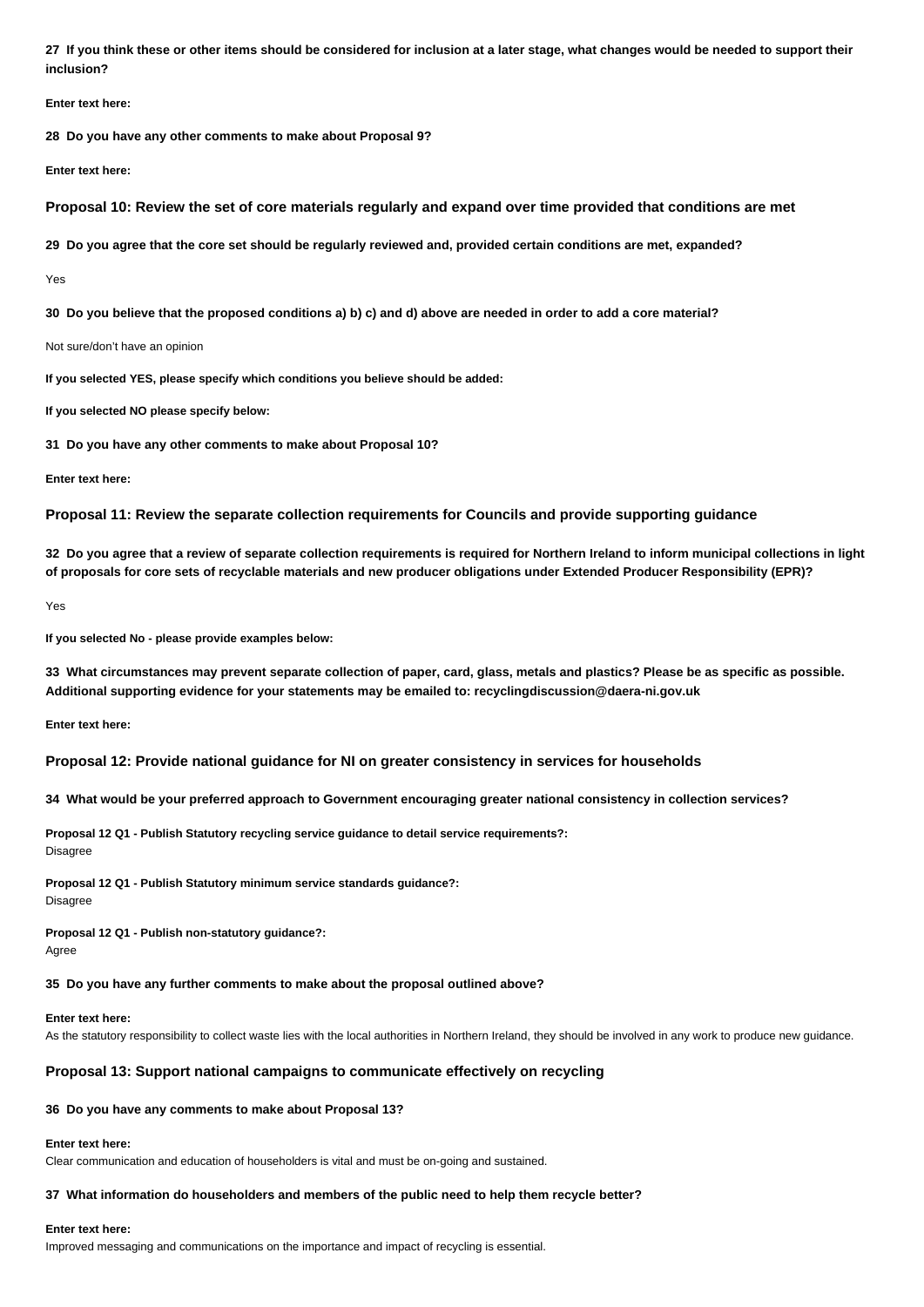In relation to the collection of food and garden waste, there is a requirement for greater understanding of the positive impact this can have on the environment and the fight against climate change, which can also align with DAERA's Green Growth strategy.

Education programmes should focus on the potential benefits for Soil Health and the Carbon Sequestration impact of organic composts and digestates. Soil health is likely to be one of the key areas of focus globally in the fight against climate change. Organics recycling and its products contribute positively to tackling environmental challenges by avoiding the production of methane from landfill, providing a source of renewable energy, providing a range of readily available and slow released plant nutrients, returning organic matter to soil, increasing the carbon held in soils and improving the soil structure to enable it to be more resistant to erosion and other climate change impacts. It is important that the benefits are acknowledged and communicated widely.

## **Proposal 14: Improve transparency of information on the end destination of recyclables**

### **38 Do you agree or disagree with this proposal?**

Agree – government should work with Councils and other stakeholders on this

## **39 Do you have any other comments to make about Proposal 14?**

### **Enter text here:**

As stated in response to Proposal 13, there is a lack of understanding on the final destination of food and garden waste sent for recycling, its role in fighting climate change and helping the circular economy.

# **Proposal 15: Introduce regulation which requires Materials Recovery Facilities (MRFs) to report the detail of input and output materials**

#### **40 Do you agree or disagree with this proposal?**

Agree – government should introduce regulation on MRF reporting

### **41 Do you have any comments or ideas for improving reporting on MRF contamination rates?**

**Enter text here:**

## **Proposal 16: Develop an updated set of indicators to monitor overall performance and cost efficiency**

**42 Do you agree or disagree that a new set of recycling and waste indicators is required?**

Agree

**43 Do you consider that any of the current set of 15 indicators should be removed?**

### Disagree

**44 If you selected Agree in Q43, which indicators do you think should be removed?**

## **Enter text here:**

## **45 Are there any specific recycling and waste indicators for household waste which you think should be included?**

#### **Enter text here:**

A KPI measuring the overall carbon savings achieved from specific forms of recycling to capture associated carbon sequestration benefits.

## **46 Do you have any general comments to make about performance Indicators?**

### **Enter text here:**

They need to be holistic and not encourage practices that may look like they are achieving something positive in one area but are, actually, harming the environment somewhere else.

There is a concern that local authorities may choose to relax key standards in procurement exercises to send their materials to the lowest-cost solution, even where those plants/recycling facilities are entirely unprepared or equipped in reality to effectively deal with significant volumes of municipal waste streams in an environmentally sound and safe manner.

Minimum standards around experience, financial viability, safety and environmental quality protocols (e.g. ISO) that are all capable of external and independent third-party audit and verification must surely form part of any responsible procurement practices from Councils into the future.

#### **Proposal 17: Review metrics that focus on environmental emissions from waste in Northern Ireland**

**47 Do you agree that alternatives to weight-based metrics should be developed to understand recycling performance?**